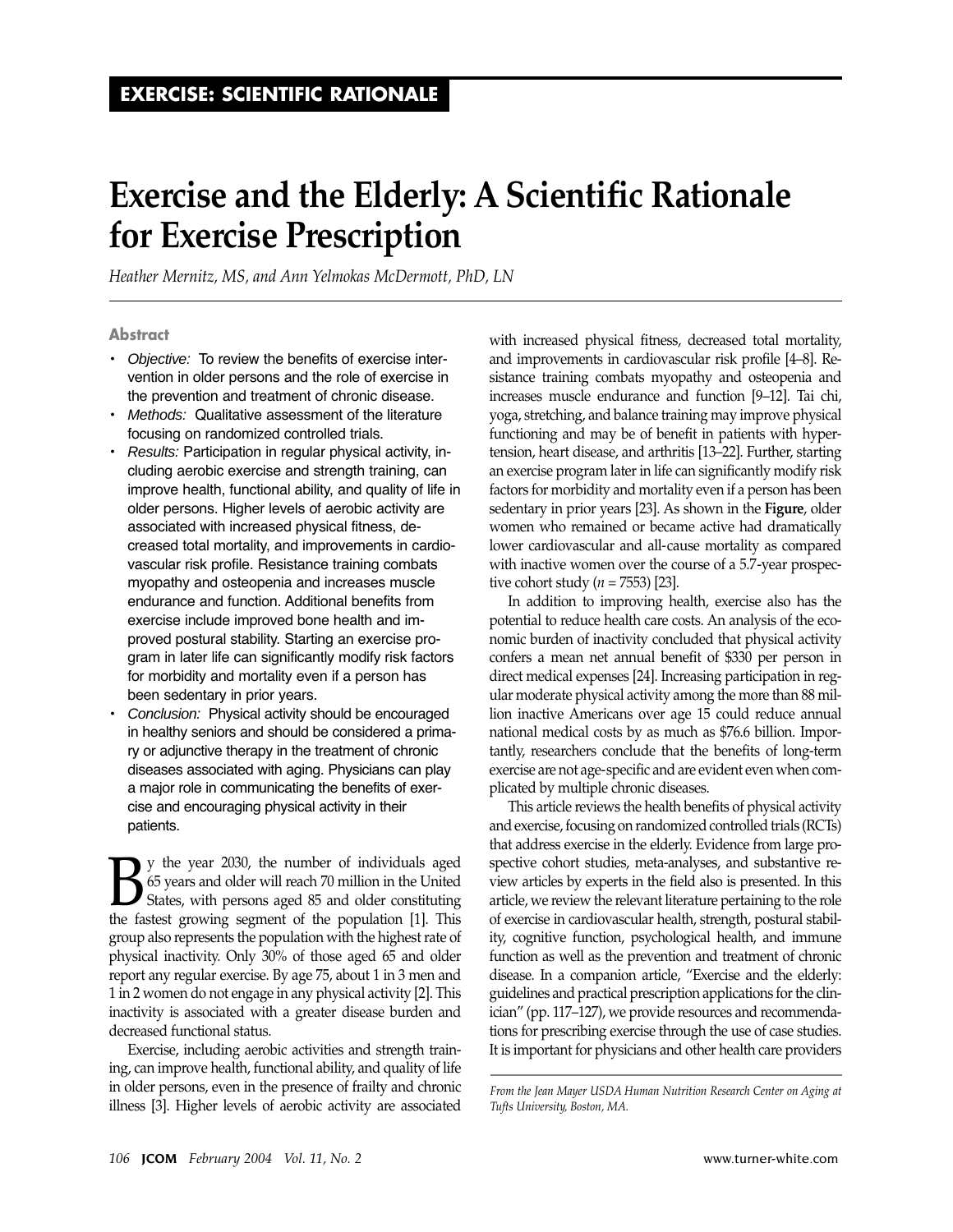### **CLINICAL REVIEW**



**Figure.** Relationship of changes in physical activity and mortality among older women. (Reprinted with permission from Gregg EW, Cauley JA, Stone K, et al. Relationship of changes in physical activity and mortality among older women. JAMA 2003;289:2379–86.)

to play a major role in disseminating research results, encouraging physical activity, and dispelling myths that persist as barriers to exercise in the elderly.

### **Benefit of Exercise in Various Health Domains**

#### **Cardiovascular Health**

Many large cohort studies and several RCTs suggest that regular physical activity and cardiovascular fitness are associated with a reduced risk of coronary heart disease (CHD) [5,25–27]. In a Finnish cohort of 1166 men (aged 42–60), subjects in the highest physical activity tertile had one third the risk of myocardial infarction (MI) as compared with subjects in the lowest tertile [\[28](#page-6-0)]. Cardiorespiratory fitness as measured by maximal oxygen uptake (VO<sub>2</sub>max) had a strong inverse association with the risk of acute MI. In another study (RCT, *n* = 19), 4 weeks of short bouts of high-intensity endurance exercise (bicycle ergometer, 80% VO<sub>2</sub>max, 10 min/session, 6×/day) improved endothelium-dependent vasodilation in both epicardial coronary and resistance vessels in patients with coronary artery disease, indicating a rapid beneficial effect [\[6\]](#page-6-0). In addition to total physical activity, running, walking, and weight training were associated with reduced CHD risk in a cohort of 44,452 American men [\[8\]](#page-6-0).

Lipid and lipoprotein profiles are positively impacted by exercise, even with minimal weight change [\[7\]](#page-6-0). Lipoprotein profile improvements appear to be related to the amount of activity, not necessarily exercise intensity or improvement in fitness level. Aerobic exercise has been found to lower serum low-density lipoprotein (LDL) cholesterol in men and postmenopausal women, especially in combination with a diet moderately low in fat and cholesterol [[29\]](#page-6-0). While low amounts of exercise are associated with beneficial changes in plasma lipoprotein profiles, higher levels result in more pronounced changes, with improved high-density lipoprotein (HDL) cholesterol levels [\[30](#page-6-0)]. The mechanism behind this effect may include increased lipoprotein lipase activity in adipose tissue and muscle and/or decreased hepatic lipase and cholesteryl ester transfer protein activity. Enhanced clearance of very low density lipoproteins and chylomicron remnants results in decreased triglyceride exchange availability, increased LDL particle size, and increased HDL cholesterol levels.

#### **Strength**

Sarcopenia is the loss of muscle mass and strength that occurs with aging, even in the absence of illness or chronic disease [\[31\]](#page-6-0). Often, sarcopenia is accompanied by increased total and central adiposity [\[32\]](#page-6-0), increasing the risk of cardiovascular complications and other chronic diseases. Longitudinal studies indicate a decline in lean mass of 0.25– 0.30 kg/year after age 20, with losses accelerated by advancing age, disease, and menopause [33–35]. Type II muscle fibers, the fast twitch fibers responsible for short, quick movements [[36](#page-7-0)], appear to be primarily affected by this loss, leading to disability, frailty, loss of independence, reduced protein stores to overcome the stress of illness, and increased mortality [37]. Peak skeletal muscle power (force  $\times$  velocity of muscle shortening), a strong predictor of functional status and mobility in older people, also has been shown to decline with advancing age, often earlier and more dramatically than loss of strength [38–40]. This loss of power impairs the ability to perform rapid, intense movements, such as the movements needed to reverse a forward fall.

Through high-velocity (rapid, high-power) strength training programs, older men and women have been able to improve muscle power [41,42]. Progressive resistance training (PRT) has been shown to increase both strength and muscle mass at any age and is of benefit even in the presence of underlying disease [[37\]](#page-7-0). Home-, hospital- and/or community-based PRT exercise, when performed properly offers numerous beneficial side effects, including potential improvements in balance, gait stability, sleep quality, mental health, immune function, and overall physical functioning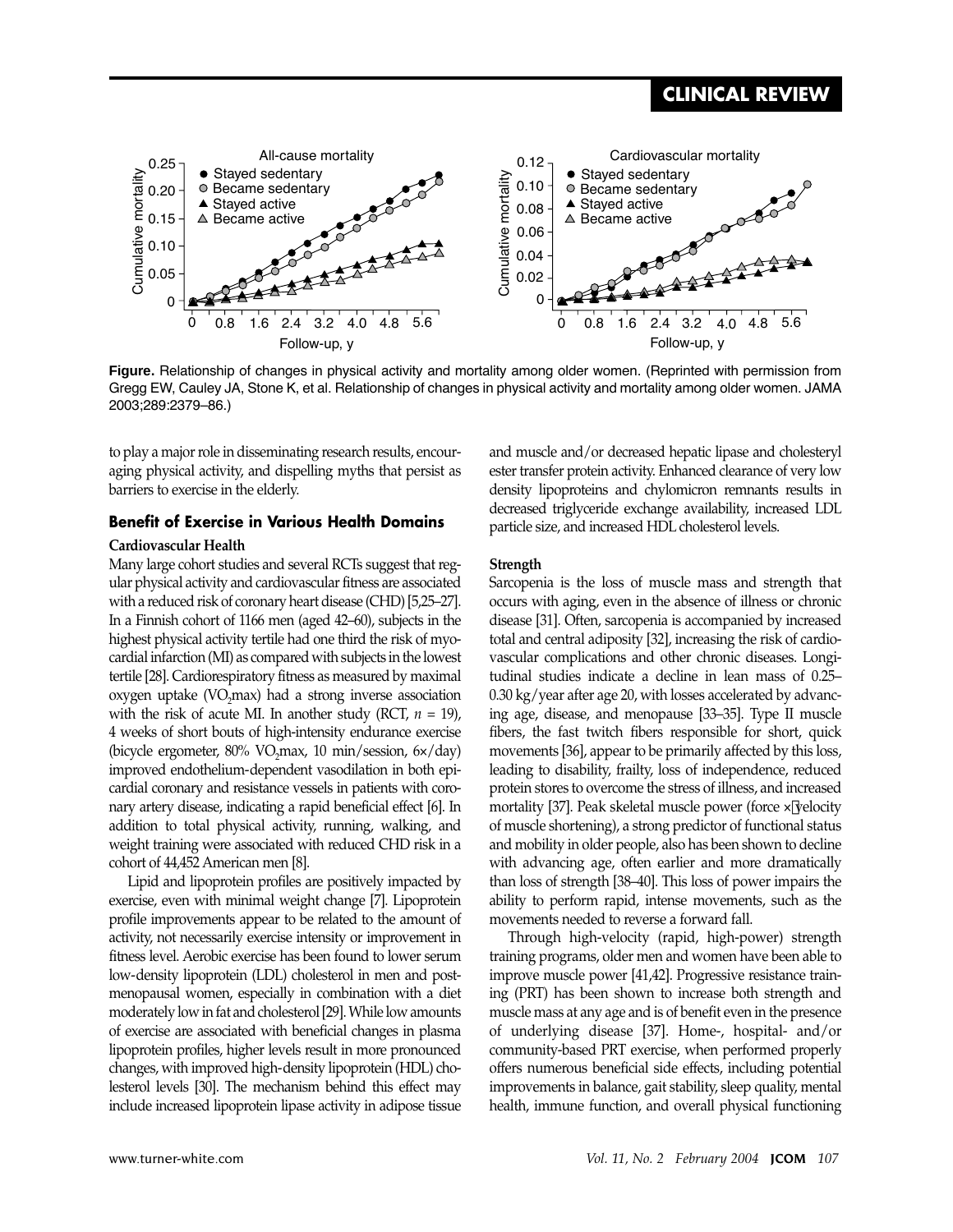[43–47]. In contrast to resistance exercise, aerobic training is less effective in the treatment of age-related sarcopenia [\[48\]](#page-7-0).

Research indicates that the aging musculoskeletal system retains its responsiveness to PRT [\[37\]](#page-7-0). An RCT in 100 frail, very elderly people (aged 72–98) demonstrated that a high-intensity, progressive program (80% of 1-repetition maximum [1-RM], 45 min/session, 3×/week for 10 weeks) can improve muscle strength and size, increase mobility, and lead to higher levels of spontaneous physical activity [\[48\]](#page-7-0). While only modest muscle area changes were observed in this population, significant improvements in muscle strength indicate that 10 weeks of PRT can improve neuronal recruitment of existing underused skeletal muscle. Notably, these subjects were older than the average U.S. nursing home resident (mean age, 87), and the protocol did not exclude subjects with chronic disease, unless acutely decompensated or terminal. PRT programs of low intensity/more repetitions (50% 1-RM, 13 repetitions) have proven to be as effective as high-intensity programs (80% 1-RM, 8 repetitions) in improving muscle strength and endurance in adults aged 60 to 83 [\[49\]](#page-7-0).

#### **Postural Stability**

In the population aged 65 and older, falls are the most common cause of nonfatal injuries and trauma-related hospital admissions [\[50\]](#page-7-0). Falls are associated with considerable morbidity, mortality, reduced functioning, and premature nursing home admissions in both men and women [\[51\]](#page-7-0). Home- and community-based exercise programs have been shown to be feasible and effective in maintaining functional status, improving balance, reducing falls, and lowering the incidence of vertebral fractures [52–59]. In an RCT (*n* = 233), Campbell et al demonstrated that moderate-intensity strengthening and balance exercises coupled with a walking plan, when administered by a physical therapist, decreased falls by 42% and decreased fall-related injuries by 13% in a group of women aged 80 and over [\[60\]](#page-7-0). The same home-based exercise program, when administered by a trained nurse, was able to reduce falls by 46% in men and women aged 75 and older (*n* = 450) [61]. Serious injuries and hospital admissions due to falls were reduced, and the program was shown to be costeffective, especially for those aged 80 years and older. Agroupbased exercise intervention alone or in combination with home hazard management and vision improvement was found to reduce falls in healthy seniors aged 70 to 84 (RCT, *n* = 1090) [62]. The combination of all 3 interventions resulted in further benefit, decreasing fall rate an estimated 14%, an effect mainly attributed to improvements in balance. Van Haastregt and colleagues provide practical guidelines for health professionals concerned with fall prevention in the elderly [\[63\]](#page-7-0).

#### **Cognition and Mental Health**

Cross-sectional studies suggest that aerobic exercise may pre-

serve and improve cognitive functioning [\[64\]](#page-7-0). In a cohort of 349 healthy adults aged 55 and older, high cardiorespiratory fitness was associated with increased preservation of cognitive function over a 6-year period [65]. In an RCT (*n* = 36) in which older exercisers (aged 65–74) followed a 10-week program of aquatic exercise (45 min/session, 3×/week), the exercisers demonstrated substantial improvement on 2 measures of dual-task attention compared with age-matched controls [66]. Walking has been found to improve executive control functions including planning, scheduling, working memory, and inhibition in adults aged 60 to 75 [\[67\]](#page-7-0). Most studies indicate that multiple aspects of attention and mental function can be positively affected by aerobic exercise. While leisure time physical activity was not shown to be any more effective than cognitive leisure activities (reading, playing board games) in preventing Alzheimer's disease or dementia in a cohort of 469 adults aged over 75 [[68\]](#page-7-0), longitudinal studies suggest that continued physical activity remains an important protective factor against cognitive decline in the elderly [\[69\]](#page-7-0).

Observational and intervention studies suggest that regular physical exercise reduces symptoms of depression [\[70](#page-8-0)]. In an RCT of 156 men and women (aged ≥ $[$ 50) with major depressive disorder, a program of aerobic exercise (continuous walking or jogging, 70% to 85% maximal heart reserve, 30 min/session, 3×/week) was found to be as effective as antidepressant medication (sertraline) as measured by both a clinical rating scale and self-reported questionnaire [\[71](#page-8-0)]. Observational cohort studies suggest that exercise-based cardiac rehabilitation may improve behavioral and quality-oflife parameters in depressed patients after major cardiac events [72,73]. Although antidepressants may facilitate a more rapid initial therapeutic response, exercise appears equally effective in reducing depression in certain elderly populations.

Strength training also has been shown to modify symptoms of depression. Twenty weeks of unsupervised weight lifting was found to exert an antidepressive effect in depressed elderly patients (mean age, 71; *n* = 32) [46]. One third of these exercisers reported weight lifting regularly at a 26-week follow-up, suggesting that long-term changes in exercise behavior are possible in some subjects, even without supervision. Ten weeks of supervised weight training was shown in an RCT  $(n = 32)$  to improve subjective sleep quantity and quality in subjects aged 60 to 84 with major or minor depression or dysthymia [[74](#page-8-0)].

#### **Immune Function**

While aging is associated with declines in immune function, especially T cell–dependent functions [\[75\]](#page-8-0), exercise may slow or prevent the age-related decline in immune response. Crosssectional comparisons have found that highly conditioned elderly women have superior natural killer cell activity and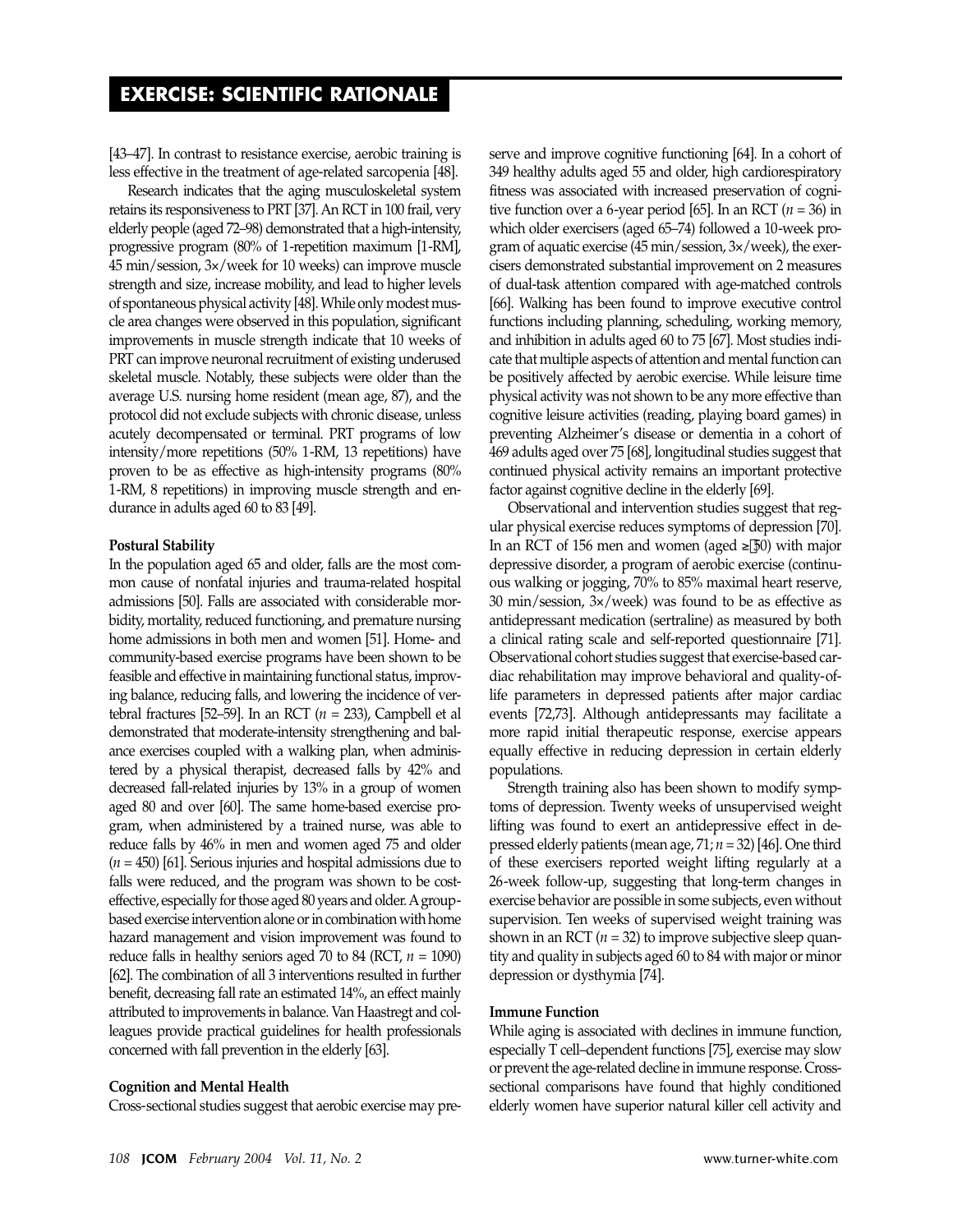T cell function when compared with age-matched sedentary controls [[76\]](#page-8-0). Intervention studies have returned contradictory findings, suggesting that other factors, such as the duration of physical activity and baseline health status, may play a more central role in immune outcomes. While moderate exercise in healthy or arthritic elderly has never been shown to harm immune parameters, many researchers show no effect of aerobic or resistance training on immune markers such as  $c$ ytokine production, prostaglandin  $E<sub>2</sub>$  production, serum cortisol, lymphocyte subsets, lymphocyte proliferation, natural killer cell–mediated cytotoxicity, or delayed type hypersensitivity response [47,77–79].

There is evidence that exercise may be particularly beneficial in frail elderly and those with impaired immune functioning [\[80\]](#page-8-0). A 17-week progressive exercise intervention (RCT; aerobic exercise, skill training, and games, 45 min/ session, 2×/week) in 112 frail elderly men and women (mean age, 79), along with a nutrition intervention (enriched foods) had a small beneficial effect on delayed type hypersensitivity responsiveness, an in vivo measure of cellular immune response [\[80\]](#page-8-0). In 29 previously sedentary elderly, Woods et al found 6 months of aerobic training (60% VO2max, 40 min/session, 3×/week) induced slight increases in T cell proliferation in response to mitogenic stimulation and in basal natural killer cell cytotoxic activity [[81](#page-8-0)]. Overall, the small changes seen in some prospective studies generally fail to support immune benefits suggested by crosssectional studies. However, critics caution that prospective studies have been limited in duration and statistical power and often fail to examine clinically relevant in vivo measurements of immune response [\[82\]](#page-8-0). More research is needed to define and describe potential immune benefits of long-term training in both healthy and impaired seniors.

### **Role of Exercise in Prevention and Treatment of Chronic Disease**

### **CHD**

Cardiac rehabilitation and exercise training are associated with improved outcomes in the elderly. The beneficial effects of endurance (aerobic) exercise on lipoprotein profiles and cardiovascular health were discussed previously. In CHD rehabilitation, strength training complements an aerobic exercise prescription [83–86]. While aerobic training more effectively modifies cardiovascular risk factors associated with the development of coronary artery disease, resistance training offers greater development of muscle strength, endurance, and mass [\[87\]](#page-8-0). PRT can decrease myocardial demands during daily activities, such as carrying groceries or lifting objects. A series of cross-sectional and cohort studies have shown that exercise training, when initiated early after hospitalization, can result in a 10% to 60% increase in functional capacity and a 10% to 25% reduction in myocardial work at standardized exercise workloads [88–91]. The extent of cardiovascular disease in a patient will determine the level of supervision and monitoring necessary for safe and effective training.

### **Hypertension**

Chronic hypertension is a major risk factor for CHD and is estimated to be involved in nearly 70% of all stroke cases [92,93]. Current National Heart, Lung, and Blood Institute recommendations address the importance of strict hypertension control as early as the prehypertension stage and promote lifestyle modification and as an integral treatment step enhancing pharmacologic options [[93](#page-8-0)]. Dietary changes, including the DASH diet (Dietary Approaches to Stop Hypertension), are recommended, along with regular aerobic activity at least 30 minutes per day most days of the week [\[93](#page-8-0)]. Moderate-intensity aerobic exercise (55%–70% maximal heart rate or  $40\% - 60\%$  VO<sub>2</sub>max) has repeatedly been shown to reduce blood pressure (BP) in patients with mild to moderate hypertension [94–97]. Studies indicate that endurance exercise training will elicit an average reduction of 10 mm Hg in both systolic and diastolic BPs in individuals with mild hypertension (systolic BP 90–140 mm Hg, diastolic BP 105–180 mm Hg) [[94\]](#page-8-0). A meta-analysis of recent trials in hypertensive patients suggests that reductions in systolic BP as small as 1 to 3 mm Hg decrease the relative risk of stroke by as much as 20% to 30% [\[98\]](#page-8-0).

Of specific relevance to the aging population, 9 months of low- or moderate-intensity aerobic training (53% and 73% VO<sub>2</sub>max, respectively) was shown to decrease BP in hypertensive men and women aged 60 to 69 in a longitudinal study [\[99](#page-8-0)]. Interestingly, low-intensity training may lower BP as much or more than moderate-intensity training in older persons with hypertension. Strength training also was shown to reduce resting BP in 21 men and women aged 65–73 in a 6-month prospective intervention [\[100](#page-8-0)]. According to the latest guidelines from the Joint National Committee for the Detection, Evaluation, and Treatment of Hypertension, the changes in resting BP noted in older adults after 6 months of heavy strength training represent a shift from the high normal to the normal category. Endurance exercise coupled with PRT offers a nonpharmacologic alternative to reduce hypertension incidence and severity in susceptible individuals.

### **Congestive Heart Failure**

The ability of congestive heart failure (CHF) patients to comfortably perform activities of daily living can be enhanced through exercise. Improvements in exercise duration and VO<sub>2</sub>max have been demonstrated in many RCTs (for more complete reviews, see Piña et al [\[101](#page-8-0)] and Witham et al [[102](#page-8-0)]). Changes in peak  $VO<sub>2</sub>$  from 12% to 31% generally occur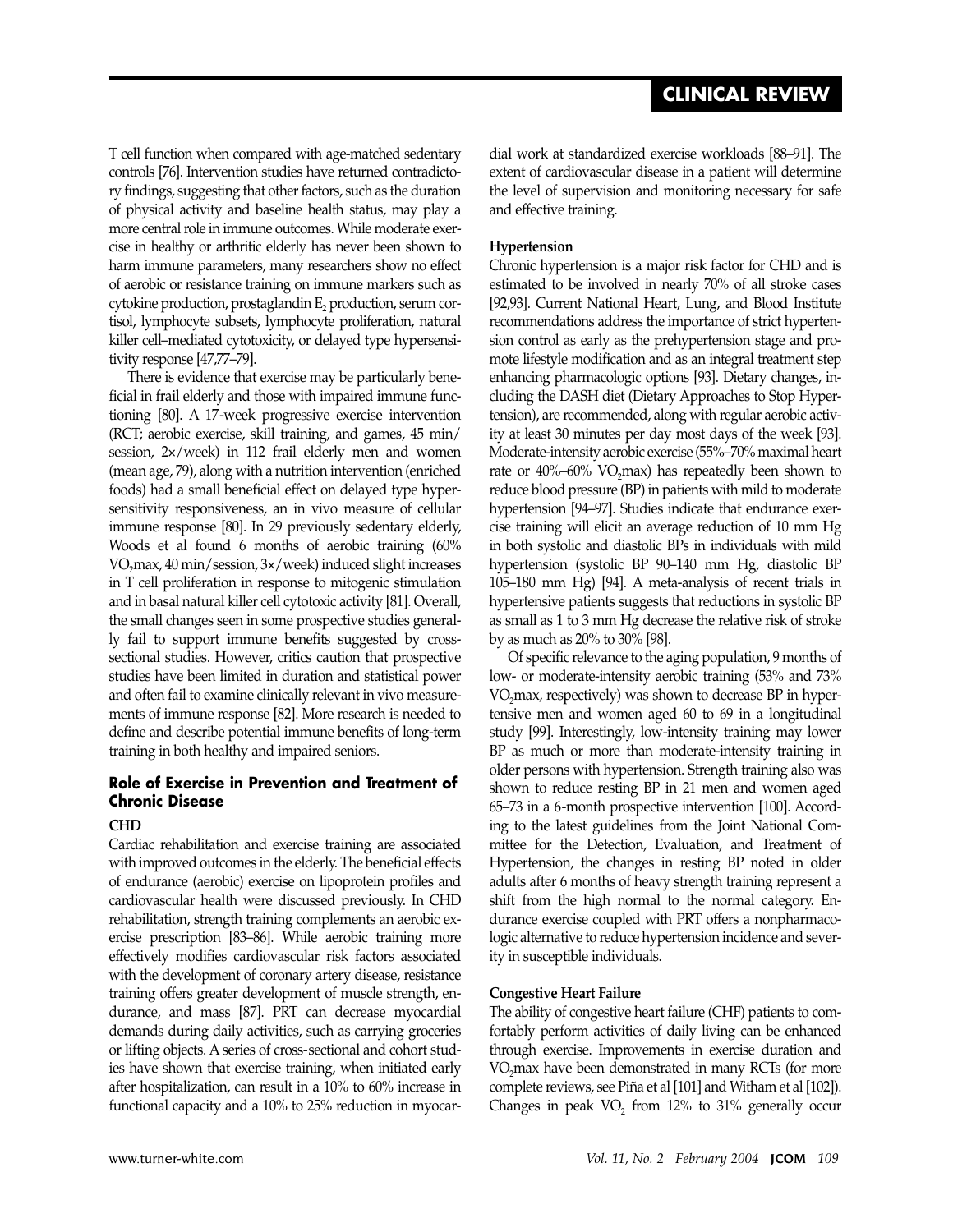quickly (by the third week of training) and persist with continued exercise compliance. In older women (aged  $\geq 65$ ) with CHF, 10 weeks of PRT (80% 1-RM, 3×/week) was shown to counteract the skeletal muscle myopathy of heart failure and improve muscle strength, endurance, and type I muscle fiber area [\[103\]](#page-8-0). While a few studies have reported exercise-related complications that highlight the need for medical supervision and/or educated self-monitoring, the majority of researchers have found no exercise-related complications with low- to moderate-intensity exercise training (35% to 70% maximal heart rate, 20%–60% VO<sub>2</sub>max) in CHF patients.

Many potential mechanisms exist for this improvement in oxidative metabolism and exercise tolerance in CHF patients, including decreased catecholamine levels, increased ventilatory capacity through respiratory muscle conditioning, delayed blood lactate accumulation, improved endothelial function, myocardial adaptations, and modification of skeletal muscle morphology. Santoro et al reported the average size of the mitochondria in 6 heart failure patients increased by 23.4% after 16 weeks of supervised upper and lower extremity exercise training [\[104\]](#page-9-0). While large-scale, randomized trials indicating direct improvements in survival and quality of life are limited, preliminary results are promising and indicate that exercise may offer a benefit for individuals with stable CHF.

#### **Diabetes**

Results from the Diabetes Prevention Program, a 27-center RCT  $(n = 3234)$ , suggest that diet and exercise can be more effective than pharmacologic therapy (metformin) in preventing or delaying the onset of type 2 diabetes in people with impared glucose tolerance [105–107]. A lifestyle intervention designed to achieve and maintain a weight reduction of at least 7% of initial body weight through a low-calorie, low-fat diet and moderate physical activity (such as brisk walking) for 150 min/week or more decreased diabetes incidence by 58%, while metformin reduced the incidence by only 31%. Effects were similar in men and women and in all racial and ethnic groups, with the most profound impact in the oldest subgroup (aged  $\geq 60$ ). These results complement earlier findings and demonstrate the efficacy of diabetes prevention in highrisk subjects through diet and exercise interventions [\[108\]](#page-9-0). Exercise can decrease the risk of CHD in diabetics through improved cardiovascular fitness and lipoprotein risk profile and reduced blood pressure and central obesity.

In type 2 diabetic patients, exercise may improve glucose uptake and insulin sensitivity and return elevated blood glucose to normal levels. Animal studies indicate this effect may be mediated by increases in the GLUT-4 glucose transporter protein in muscle [\[109\]](#page-9-0). Clinical studies confirm these results and suggest that older human skeletal muscle retains the ability to increase muscle GLUT-4 and improve insulin action in response to endurance training [\[110\]](#page-9-0). Further, exercise can improve modifiable risk factors for the premature coronary disease associated with diabetes. Evidence for an exercise training benefit is strongest for improvements in endothelial vasodilator function and left ventricular diastolic function, with fewer studies examining improvements in arterial stiffness and systemic inflammation [[111](#page-9-0)]. While most studies demonstrating the beneficial effects of exercise in diabetics have used an aerobic exercise intervention, Castaneda and colleagues demonstrated 16 weeks of supervised PRT (60% to 80% 1-RM, 45 min/session, 3×/week) can improve glycemic control and reverse some abnormalities associated with the metabolic syndrome in older Latino adults with type 2 diabetes (RCT; *n* = 62; mean age, 66) [112]. Program compliance was high. Decreased plasma glycosylated hemoglobin, systolic BP, and trunk fat mass, increased lean mass, and a reduction in prescribed diabetes medication doses were evident. Since muscle tissue represents the primary site for glucose storage and oxidation, increased lean mass results in greater capacity for glucose disposal, and thereby improved glycemic control in type 2 diabetics. Exercise of any intensity level can be used to modify morbidity and mortality risk factors in patients with type 1 diabetes provided they have good blood glucose control prior to initiating the exercise program and adequate knowledge of the use of carbohydrate supplementation and insulin therapy to maintain blood glucose levels throughout each exercise session [[113\]](#page-9-0).

#### **Arthritis**

Osteoarthritis (OA), a painful and disabling disease, is strongly associated with aging. Evidence from large RCTs indicates that both aerobic training and PRT can reduce pain and improve function in patients with knee OA [114–116]. A daily walking program was shown in an RCT to be effective in addressing symptoms of OA [\[117](#page-9-0)]. Exercises especially directed toward increasing the strength of the quadriceps and preserving the normal mobility of the knee are strongly recommended [\[114\]](#page-9-0). PRT benefits include improvements in pain and functional index, prevention of disability in activities of daily living, and prolonged functional independence in older patients with OA [\[118\]](#page-9-0). For an extensive review of exercise in the management of osteoarthritis and practical recommendations for the clinician, see the 2001 report from the American Geriatrics Society Panel on Exercise and Osteoarthritis [\[119](#page-9-0)].

Exercise also may benefit patients with rheumatoid arthritis. In a recent meta-analysis of RCTs , the authors concluded that dynamic exercise therapy is effective in increasing aerobic capacity and muscle strength with no detrimental effects on disease activity or pain [\[120\]](#page-9-0). In 30 elderly patients with wellcontrolled rheumatoid arthritis, PRT (12 weeks, 80% 1-RM, 2×/week) was shown to increase strength, balance, and gait speed while reducing protein catabolism and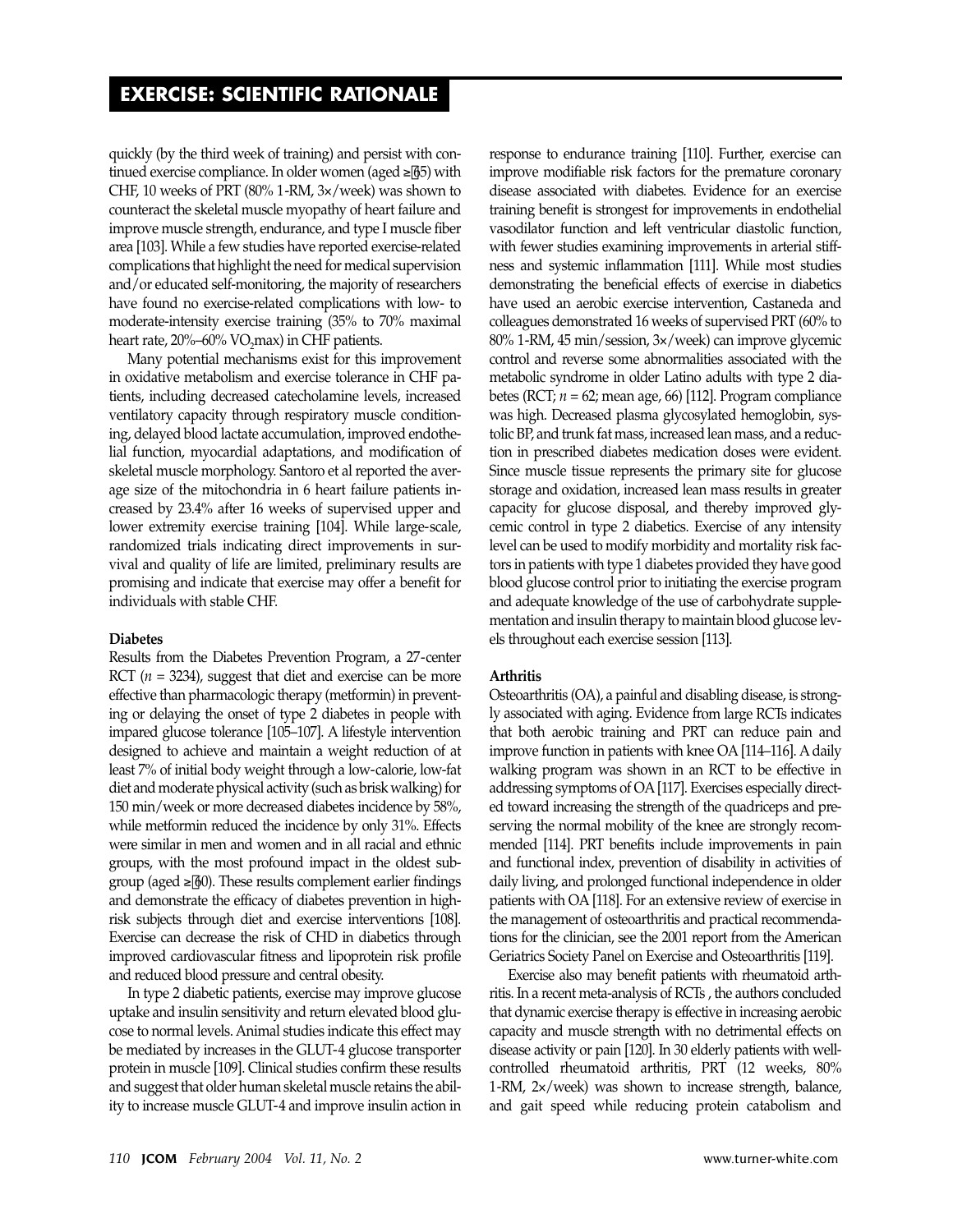self-reported pain and fatigue [121,122]. Further, high-intensity training was shown to have no adverse affect on immune function in this population, alleviating the concern that exercise could further aggravate autoimmune responses [\[47](#page-7-0)].

### **Osteoporosis**

Long-term, high-intensity strength training (5 exercises at 80% 1-RM, 2×/week for 1 year) has been shown to maintain and increase bone density in postmenopausal women (RCT,  $n = 39$ ) [123]. On the other hand, short-term moderateintensity physical activity (combined, varied exercise program with increasing intensity, 45 min/session, 2×/week for 17 weeks) was not shown to have an effect on bone parameters beyond the effect of increased consumption of nutrientdense foods (RCT, *n* = 143) [124]. This suggests longer intervention time is required for measurable bone density improvements. Several recent meta-analyses including men and postmenopausal women demonstrate that aerobic exercise and PRT can be equally efficacious in preserving and improving bone mineral density compared with sedentary controls [125–128].

In addition to preserving lean body mass in frail elderly subjects, 17 weeks of exercise (a varied exercise program with increasing intensity, 45 min/session, 2×/week) served to significantly increase energy intake (RCT,  $n = 159$ ) [129]. This effect is not consistent across all studies but does suggest that exercise may have the potential to affect dietary intake and thus improve micronutrient intake in elderly populations. While the effects of exercise on appetite and bone density are still under investigation, it is clear that highintensity PRT can help prevent falls independent of bone parameters [[130\]](#page-9-0).

### **Obesity**

More than 60% of the U.S. adult population is overweight or obese, a condition that increases the risk of several chronic diseases, including CHD, stroke, type 2 diabetes, hypertension, and cancers at multiple sites [131,132]. Investigators conducting a large prospective cohort study recently estimated that current patterns of overweight and obesity in the United States could account for 14% of all deaths due to cancer in men and 20% of those in women [\[133](#page-9-0)]. An RCT on the impact of exercise on total and intra-abdominal body fat in 173 overweight and obese postmenopausal women found that regular moderate-intensity exercise  $(3.5 \pm 1.2 \text{ days})$ week,  $176 \pm 91$  min/week), such as brisk walking or bicycling, resulted in reduced body weight and fat [[134\]](#page-9-0). The changes seen in this study were dose-dependent, with more active exercisers losing more intra-abdominal fat. A total body strength training program also was shown to decrease intra-abdominal fat and increase strength in 14 healthy older women (mean age,  $67 \pm 1$ ), although this study lacked a control group for comparison [\[135\]](#page-9-0). PRT has the additional advantage of preventing the concomitant loss of bone and muscle seen with dieting alone or dieting plus aerobic exercise [\[136](#page-9-0)]. While both aerobic and PRT programs have been used successfully to address overweight and obesity [137], a mixed program incorporating endurance and strength training combined with diet and lifestyle changes may offer the best means for weight loss and weight maintenance at a lower weight.

### **Conclusion**

In both aging and disease, inactivity is associated with physical and functional decline. A substantial body of literature clearly demonstrates the health benefits of physical activity and exercise training at all life stages. Exercise also can contribute to better nutritional status by increasing energy requirements (which may prevent protein and micronutrient deficiencies), improving dietary protein retention, and attenuating the age-related drop in resting energy expenditure. Physicians can help patients by explaining the benefits of exercise and encouraging sound and effective changes in physical activity levels. While care needs to be taken when starting a previously sedentary individual on an exercise regimen, inactivity presents a far greater danger than the possibility of injury from exercise. While some patients will have musculoskeletal complaints when starting a new program [138], the frequency of injury from moderate-intensity exercise has been shown repeatedly to be very low, even in elderly populations with chronic disease [139–144]. Often, minor modifications to an existing exercise program, such as increasing warm-up and cool-down periods or decreasing exercise intensity, can decrease muscle soreness and risk of injury and increase long-term adherence. Exercise is an invaluable prescription in efforts to prevent disease, treat chronic diseases, and maintain functional capacity and independence in our aging population.

*Acknowledgment: We thank Maria Fiatarone Singh, MD, FRACP, Professor of Medicine, University of Sydney, Australia, and Robert L. Dobrow, MD, Assistant Clinical Professor, University of California San Francisco Medical School, for their time and insight in reviewing this article.* 

*Corresponding author: Ann Yelmokas McDermott, PhD, LN, Lipid Metabolism Laboratory, Rm 527, Jean Mayer USDA Human Nutrition Research Center on Aging at Tufts University, 711 Washington St., Boston, MA 02111, ann.mcdermott@tufts.edu.* 

*Funding/support: Dr. McDermott is supported by an NIH Postdoctoral Fellowship Award (F32 DK064512-01). This material is based on work supported by the U.S. Department of Agriculture, under agreement No. 58-1950-4-401. Any opinions, findings, conclusions, or recommendations expressed in this publication are those of the authors and do not necessarily reflect the view of the U.S. Department of Agriculture.*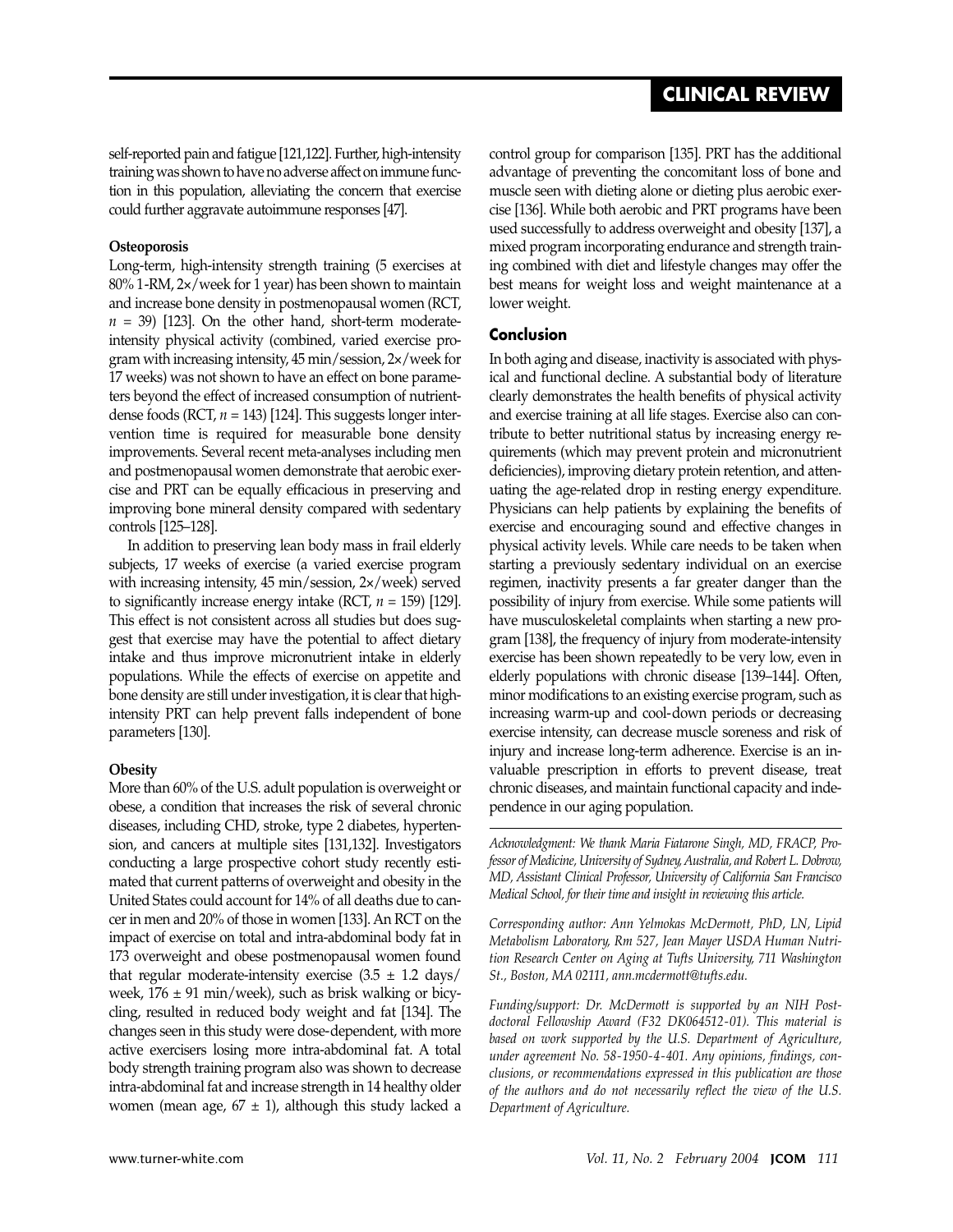<span id="page-6-0"></span>*Financial disclosures: None.* 

*Author contributions: conception and design, HM, AYM; drafting of the article, HM, AYM; critical revision of the article, HM, AYM.* 

### **References**

- 1. American College of Sports Medicine Position Stand. Exercise and physical activity for older adults. Med Sci Sports Exerc 1998;30:992–1008.
- 2. U.S. Department of Health and Human Services. Physical activity and health: a report of the surgeon general. Atlanta: U.S. Department of Health and Human Services; 1996.
- 3. Morey MC, Pieper CF, Crowley GM, et al. Exercise adherence and 10-year mortality in chronically ill older adults. J Am Geriatr Soc 2002;50:1929–33.
- 4. Paffenbarger RS Jr, Hyde RT, Wing AL, Hsieh CC. Physical activity, all-cause mortality, and longevity of college alumni. N Engl J Med 1986;314:605–13.
- 5. Paffenbarger RS Jr, Hyde RT, Wing AL, et al. The association of changes in physical-activity level and other lifestyle characteristics with mortality among men. N Engl J Med 1993;328: 538–45.
- 6. Hambrecht R, Wolf A, Gielen S, et al. Effect of exercise on coronary endothelial function in patients with coronary artery disease. N Engl J Med 2000;342:454–60.
- 7. Kraus WE, Houmard JA, Duscha BD, et al. Effects of the amount and intensity of exercise on plasma lipoproteins. N Engl J Med 2002;347:1483–92.
- 8. Tanasescu M, Leitzmann MF, Rimm EB, et al. Exercise type and intensity in relation to coronary heart disease in men. JAMA 2002;288:1994–2000.
- 9. Adams KJ, Swank AM, Berning JM, et al. Progressive strength training in sedentary, older African American women. Med Sci Sports Exerc 2001;33:1567–76.
- 10. Ades PA, Ballor DL, Ashikaga T, et al. Weight training improves walking endurance in healthy elderly persons. Ann Intern Med 1996;124:568–72.
- 11. Alexander NB, Galecki AT, Grenier ML, et al. Task-specific resistance training to improve the ability of activities of daily living-impaired older adults to rise from a bed and from a chair. J Am Geriatr Soc 2001;49:1418–27.
- 12. Kerr D, Ackland T, Maslen B, et al. Resistance training over 2 years increases bone mass in calcium-replete postmenopausal women. J Bone Miner Res 2001;16:175–81.
- 13. Li F, Fisher KJ, Harmer P, McAuley E. Delineating the impact of Tai Chi training on physical function among the elderly. Am J Prev Med 2002;23(2 Suppl):92–7.
- 14. Li F, Harmer P, McAuley E, et al. An evaluation of the effects of Tai Chi exercise on physical function among older persons: a randomized controlled trial. Ann Behav Med 2001;23:139–46.
- 15. Wolf SL, Barnhart HX, Ellison GL, Coogler CE. The effect of Tai Chi Quan and computerized balance training on postural stability in older subjects. Atlanta FICSIT Group. Frailty and Injuries: Cooperative Studies on Intervention Techniques. Phys Ther 1997;77:371–81.
- 16. Hartman CA, Manos TM, Winter C, et al. Effects of T'ai Chi training on function and quality of life indicators in older

adults with osteoarthritis. J Am Geriatr Soc 2000;48:1553–9.

- 17. Young DR, Appel LJ, Jee S, Miller ER 3rd. The effects of aerobic exercise and T'ai Chi on blood pressure in older people: results of a randomized trial. J Am Geriatr Soc 1999;47:277–84.
- 18. Patel C, North WR. Randomised controlled trial of yoga and bio-feedback in management of hypertension. Lancet 1975;2: 93–5.
- 19. Manchanda SC, Narang R, Reddy KS, et al. Retardation of coronary atherosclerosis with yoga lifestyle intervention. J Assoc Physicians India 2000;48:687–94.
- 20. Nowalk MP, Prendergast JM, Bayles CM, et al. A randomized trial of exercise programs among older individuals living in two long-term care facilities: the FallsFREE program. J Am Geriatr Soc 2001;49:859–65.
- 21. Rogind H, Bibow-Nielsen B, Jensen B, et al. The effects of a physical training program on patients with osteoarthritis of the knees. Arch Phys Med Rehabil 1998;79:1421–7.
- 22. Wolf SL, Sattin RW, Kutner M, et al. Intense tai chi exercise training and fall occurrences in older, transitionally frail adults: a randomized, controlled trial. J Am Geriatr Soc 2003;51: 1693–701.
- 23. Gregg EW, Cauley JA, Stone K, et al. Relationship of changes in physical activity and mortality among older women. JAMA 2003;289:2379–86.
- 24. Pratt M, Macera C, Wang G. Higher direct medical costs associated with physical inactivity. Phys Sports Med 2000;28:10.
- 25. Paffenbarger RS Jr, Hyde RT, Hsieh CC, Wing AL. Physical activity, other life-style patterns, cardiovascular disease and longevity. Acta Med Scand Suppl 1986;711:85–91.
- 26. Blair SN, Kohl HW 3rd, Barlow CE, et al. Changes in physical fitness and all-cause mortality. A prospective study of healthy and unhealthy men. JAMA 1995;273:1093–8.
- 27. Blair SN, Kohl HW 3rd, Paffenbarger RS Jr, et al. Physical fitness and all-cause mortality. A prospective study of healthy men and women. JAMA 1989;262:2395–401.
- 28. Lakka TA, Venalainen JM, Rauramaa R, et al. Relation of leisure-time physical activity and cardiorespiratory fitness to the risk of acute myocardial infarction. N Engl J Med 1994; 330:1549–54.
- 29. Stefanick ML, Mackey S, Sheehan M, et al. Effects of diet and exercise in men and postmenopausal women with low levels of HDL cholesterol and high levels of LDL cholesterol. N Engl J Med 1998;339:12–20.
- 30. Tall AR. Exercise to reduce cardiovascular risk–how much is enough? N Engl J Med 2002;347:1522–4.
- 31. Roubenoff R, Heymsfield SB, Kehayias JJ, et al. Standardization of nomenclature of body composition in weight loss. Am J Clin Nutr 1997;66:192–6.
- 32. Poehlman ET, Toth MJ, Bunyard LB, et al. Physiological predictors of increasing total and central adiposity in aging men and women. Arch Intern Med 1995;155:2443–8.
- 33. Flynn MA, Nolph GB, Baker AS, et al. Total body potassium in aging humans: a longitudinal study. Am J Clin Nutr 1989; 50:713–7.
- 34. Forbes GB, Reina JC. Adult lean body mass declines with age: some longitudinal observations. Metabolism 1970;19:653–63.
- 35. Poehlman ET, Toth MJ, Fishman PS, et al. Sarcopenia in aging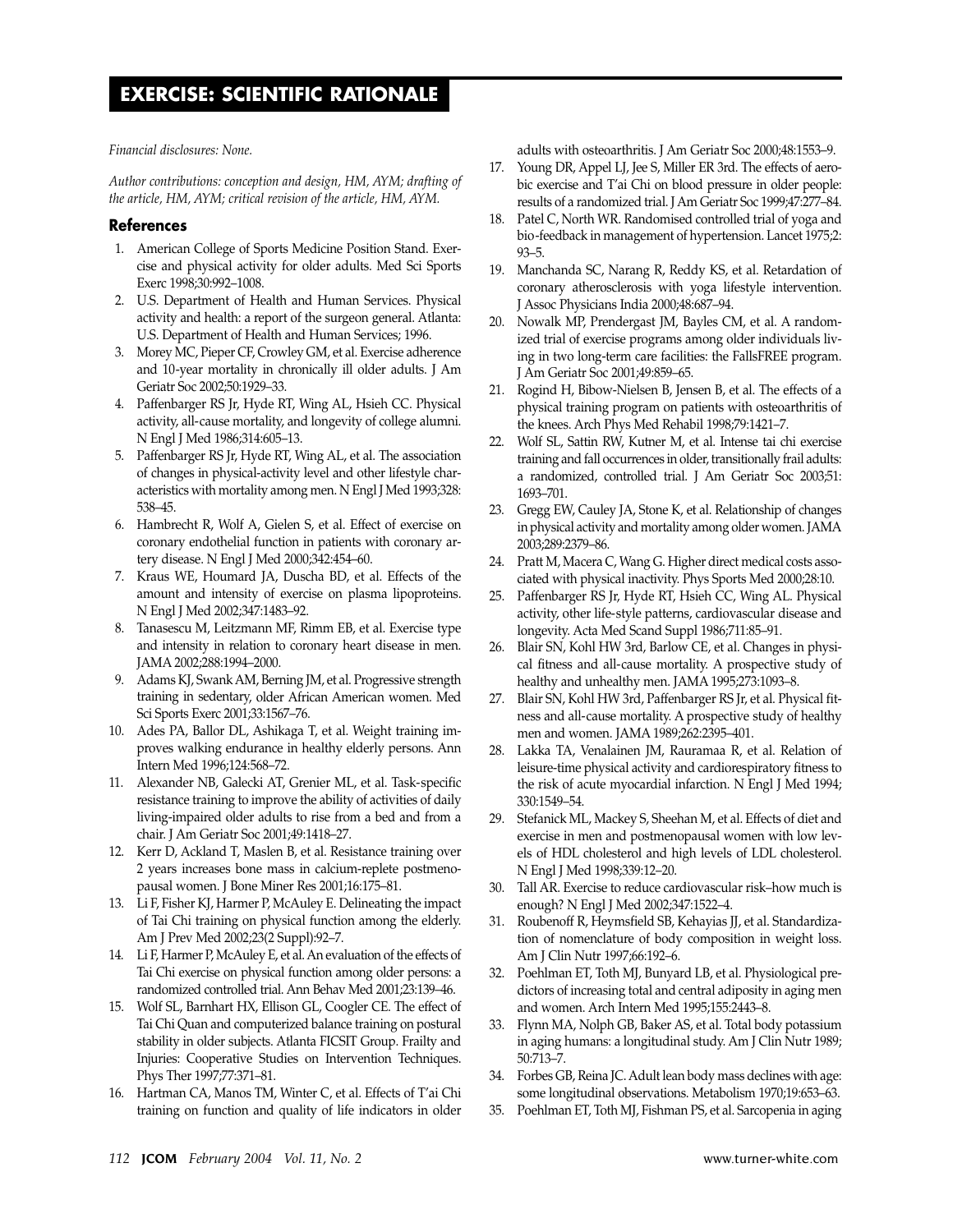# **CLINICAL REVIEW**

<span id="page-7-0"></span>humans: the impact of menopause and disease. J Gerontol A Biol Sci Med Sci 1995;50 Spec No:73–7.

- 36. Lexell J. Human aging, muscle mass, and fiber type composition. J Gerontol A Biol Sci Med Sci 1995;50 Spec No:11–6.
- 37. Roubenoff R. Sarcopenia and its implications for the elderly. Eur J Clin Nutr 2000;54(Suppl 3):S40–7.
- 38. Foldvari M, Clark M, Laviolette LC, et al. Association of muscle power with functional status in community-dwelling elderly women. J Gerontol A Biol Sci Med Sci 2000;55: M192–9.
- 39. Metter EJ, Conwit R, Tobin J, Fozard JL. Age-associated loss of power and strength in the upper extremities in women and men. J Gerontol A Biol Sci Med Sci 1997;52:B267–76.
- 40. Suzuki T, Bean JF, Fielding RA. Muscle power of the ankle flexors predicts functional performance in community-dwelling older women. J Am Geriatr Soc 2001;49:1161–7.
- 41. Fielding RA, LeBrasseur NK, Cuoco A, et al. High-velocity resistance training increases skeletal muscle peak power in older women. J Am Geriatr Soc 2002;50:655–62.
- 42. Newton RU, Hakkinen K, Hakkinen A, et al. Mixed-methods resistance training increases power and strength of young and older men. Med Sci Sports Exerc 2002;34:1367–75.
- 43. Topp R, Mikesky A, Wigglesworth J, et al. The effect of a 12–week dynamic resistance strength training program on gait velocity and balance of older adults. Gerontologist 1993; 33:501–6.
- 44. Hausdorff JM, Nelson ME, Kaliton D, et al. Etiology and modification of gait instability in older adults: a randomized controlled trial of exercise. J Appl Physiol 2001;90:2117–29.
- 45. Montgomery P, Dennis J. Physical exercise for sleep problems in adults aged 60+. Cochrane Database Syst Rev 2002;(4): CD003404.
- 46. Singh NA, Clements KM, Singh MA. The efficacy of exercise as a long-term antidepressant in elderly subjects: a randomized, controlled trial. J Gerontol A Biol Sci Med Sci 2001;56: M497–504.
- 47. Rall LC, Roubenoff R, Cannon JG, et al. Effects of progressive resistance training on immune response in aging and chronic inflammation. Med Sci Sports Exerc 1996;28:1356–65.
- 48. Fiatarone MA, O'Neill EF, Ryan ND, et al. Exercise training and nutritional supplementation for physical frailty in very elderly people. N Engl J Med 1994;330:1769–75.
- 49. Vincent KR, Braith RW, Feldman RA, et al. Resistance exercise and physical performance in adults aged 60 to 83. J Am Geriatr Soc 2002;50:1100–7.
- 50. Centers for Disease Control and Prevention. Falls and hip fractures among older adults. Available at from http://www.cdc. gov/ncipc/factsheets/falls.htm. Accessed 19 Jan 2004.
- 51. Kiebzak GM, Beinart GA, Perser K, et al. Undertreatment of osteoporosis in men with hip fracture. Arch Intern Med 2002; 162:2217–22.
- 52. Robertson MC, Campbell AJ, Gardner MM, Devlin N. Preventing injuries in older people by preventing falls: a metaanalysis of individual-level data. J Am Geriatr Soc 2002;50: 905–11.
- 53. Carter ND, Khan KM, McKay HA, et al. Community-based exercise program reduces risk factors for falls in 65- to

75-year-old women with osteoporosis: randomized controlled trial [published erratum in CMAJ 2003;168:152]. CMAJ 2002;167:997–1004.

- 54. Lord SR, Castell S, Corcoran J, et al. The effect of group exercise on physical functioning and falls in frail older people living in retirement villages: a randomized, controlled trial. J Am Geriatr Soc 2003;51:1685–92.
- 55. Province MA, Hadley EC, Hornbrook MC, et al. The effects of exercise on falls in elderly patients. A preplanned meta-analysis of the FICSIT Trials. Frailty and Injuries: Cooperative Studies of Intervention Techniques. JAMA 1995;273:1341–7.
- 56. Binder EF, Schechtman KB, Ehsani AA, et al. Effects of exercise training on frailty in community-dwelling older adults: results of a randomized, controlled trial J Am Geriatr Soc 2002;50:1921–8.
- 57. Gillespie LD, Gillespie WJ, Robertson MC, et al. Interventions for prevention falls in elderly people. Cochrane Database Syst Rev 2001;(3):CD000340.
- 58. Guideline for the prevention of falls in older persons. American Geriatrics Society, British Geriatrics Society, and American Academy of Orthopaedic Surgeons Panel on Falls Prevention. J Am Geriatr Soc 2001;49:664–72.
- 59. Sinaki M, Itoi E, Wahner HW, et al. Stronger back muscles reduce the incidence of vertebral fractures: a prospective 10 year follow-up of postmenopausal women. Bone 2002; 30:836–41.
- 60. Campbell AJ, Robertson MC, Gardner MM, et al. Randomised controlled trial of a general practice programme of home based exercise to prevent falls in elderly women. BMJ 1997;315:1065–9.
- 61. Robertson MC, Gardner MM, Devlin N, et al. Effectiveness and economic evaluation of a nurse delivered home exercise programme to prevent falls. 2: Controlled trial in multiple centres. BMJ 2001;322:701–4.
- 62. Day L, Fildes B, Gordon I, et al. Randomised factorial trial of falls prevention among older people living in their own homes. BMJ 2002;325:128.
- 63. van Haastregt JC, van Rossum E, Diederiks JP, et al. Preventing falls and mobility problems in community-dwelling elders: the process of creating a new intervention. Geriatr Nurs 2000;21:309–14.
- 64. van Boxtel MP, Paas FG, Houx PJ, et al. Aerobic capacity and cognitive performance in a cross-sectional aging study. Med Sci Sports Exerc 1997;29:1357–65.
- 65. Barnes DE, Yaffe K, Satariano WA, Tager IB. A longitudinal study of cardiorespiratory fitness and cognitive function in healthy older adults. J Am Geriatr Soc 2003;51:459–65.
- 66. Hawkins HL, Kramer AF, Capaldi D. Aging, exercise, and attention. Psychol Aging 1992;7:643–53.
- 67. Kramer AF, Hahn S, Cohen NJ, et al. Ageing, fitness and neurocognitive function. Nature 1999;400:418–9.
- 68. Verghese J, Lipton RB, Katz MJ, et al. Leisure activities and the risk of dementia in the elderly. N Engl J Med 2003;348: 2508–16.
- 69. Laurin D, Verreault R, Lindsay J, et al. Physical activity and risk of cognitive impairment and dementia in elderly persons. Arch Neurol 2001;58:498–504.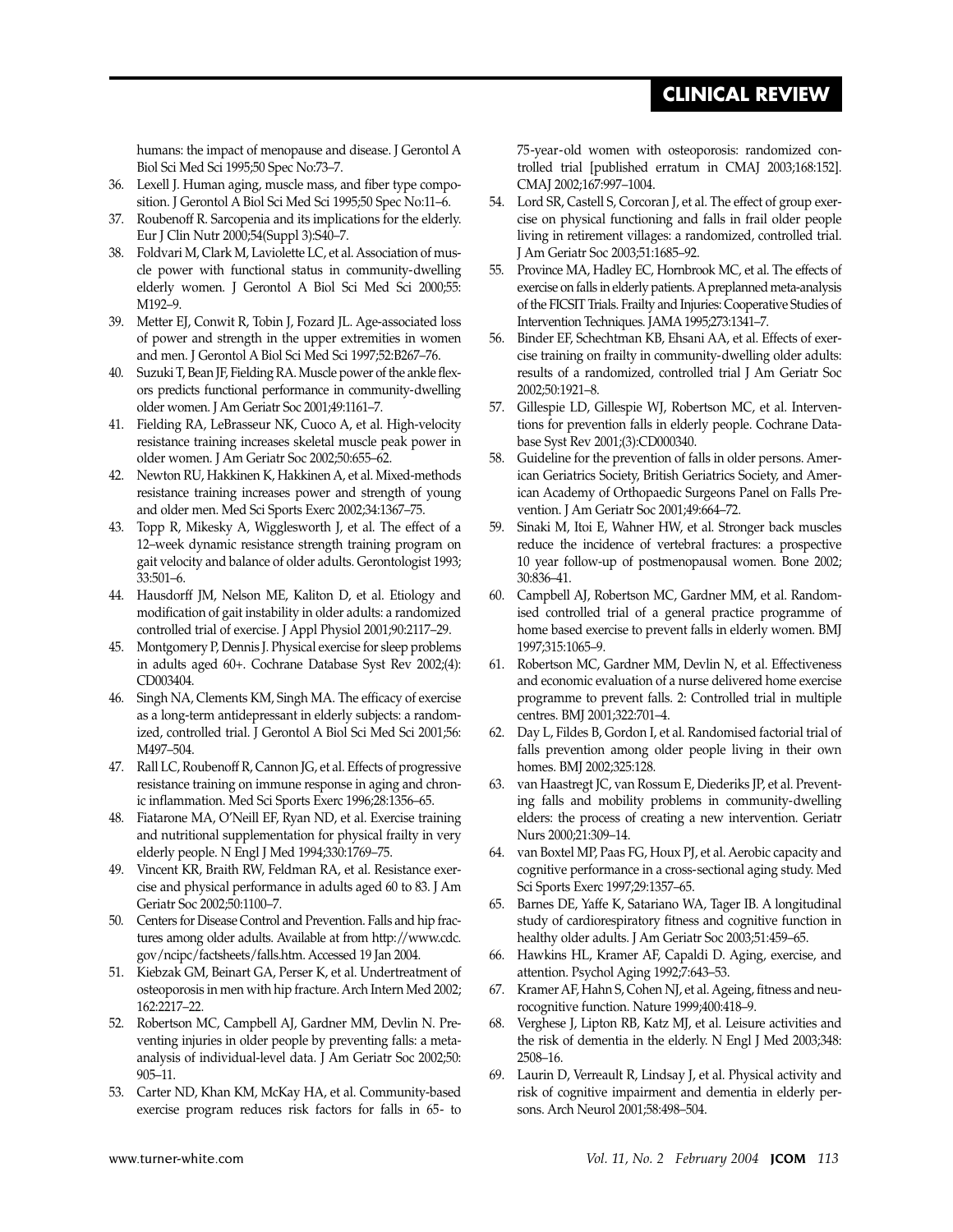- <span id="page-8-0"></span>70. McNeil JK, LeBlanc EM, Joyner M. The effect of exercise on depressive symptoms in the moderately depressed elderly. Psychol Aging 1991;6:487–8.
- 71. Blumenthal JA, Babyak MA, Moore KA, et al. Effects of exercise training on older patients with major depression. Arch Intern Med 1999;159:2349–56.
- 72. Milani RV, Lavie CJ, Cassidy MM. Effects of cardiac rehabilitation and exercise training programs on depression in patients after major coronary events. Am Heart J 1996;132:726–32.
- 73. Milani RV, Lavie CJ. Prevalence and effects of cardiac rehabilitation on depression in the elderly with coronary heart disease. Am J Cardiol 1998;81:1233–6.
- 74. Singh NA, Clements KM, Fiatarone MA. A randomized controlled trial of the effect of exercise on sleep. Sleep 1997;20: 95–101.
- 75. Chakravarti B, Abraham GN. Aging and T-cell-mediated immunity. Mech Ageing Dev 1999;108:183–206.
- 76. Nieman DC, Henson DA, Gusewitch G, et al. Physical activity and immune function in elderly women. Med Sci Sports Exerc 1993;25:823–31.
- 77. Fahlman M, Boardley D, Flynn MG, et al. Effects of endurance training on selected parameters of immune function in elderly women. Gerontology 2000;46:97–104.
- 78. Flynn MG, Fahlman M, Braun WA, et al. Effects of resistance training on selected indexes of immune function in elderly women. J Appl Physiol 1999;86:1905–13.
- 79. Bermon S, Philip P, Ferrari P, et al. Effects of a short–term strength training programme on lymphocyte subsets at rest in elderly humans. Eur J Appl Physiol Occup Physiol 1999;79: 336–40.
- 80. Chin A Paw MJ, de Jong N, Pallast EG, et al. Immunity in frail elderly: a randomized controlled trial of exercise and enriched foods. Med Sci Sports Exerc 2000;32:2005–11.
- 81. Woods JA, Ceddia MA, Wolters BW, et al. Effects of 6 months of moderate aerobic exercise training on immune function in the elderly. Mech Ageing Dev 1999;109:1–19.
- 82. Woods JA, Lowder TW, Keylock KT. Can exercise training improve immune function in the aged? Ann N Y Acad Sci 2002;959:117–27.
- 83. Beniamini Y, Rubenstein JJ, Zaichkowsky LD, Crim MC. Effects of high-intensity strength training on quality-of-life parameters in cardiac rehabilitation patients. Am J Cardiol 1997;80:841–6.
- 84. Jolliffe JA, Rees K, Taylor RS, et al. Exercise-based rehabilitation for coronary heart disease. Cochrane Database Syst Rev 2001;(1):CD001800.
- 85. Pasquali SK, Alexander KP, Peterson ED. Cardiac rehabilitation in the elderly. Am Heart J 2001;142:748–55.
- 86. Lavie CJ, Milani RV. Benefits of cardiac rehabilitation and exercise training programs in elderly coronary patients. Am J Geriat Cardiol 2001;10:323–7.
- 87. Pollock ML, Franklin BA, Balady GJ, et al. AHA Science Advisory. Resistance exercise in individuals with and without cardiovascular disease: benefits, rationale, safety, and prescription: an advisory from the Committee on Exercise, Rehabilitation, and Prevention, Council on Clinical Cardiology, American Heart Association; Position paper endorsed

by the American College of Sports Medicine. Circulation 2000;101:828–33.

- 88. Lavie CJ, Milani RV. Effects of cardiac rehabilitation programs on exercise capacity, coronary risk factors, behavioral characteristics, and quality of life in a large elderly cohort. Am J Cardiol 1995;76:177–9.
- 89. Williams MA, Maresh CM, Esterbrooks DJ, et al. Early exercise training in patients older than age 65 years compared with that in younger patients after acute myocardial infarction or coronary artery bypass grafting. Am J Cardiol 1985; 55:263–6.
- 90. Ades PA, Hanson JS, Gunther PG, Tonino RP. Exercise conditioning in the elderly coronary patient. J Am Geriatr Soc 1987;35:121–4.
- 91. Lavie CJ, Milani RV, Littman AB. Benefits of cardiac rehabilitation and exercise training in secondary coronary prevention in the elderly. J Am Coll Cardiol 1993;22:678–83.
- 92. Bronner LL, Kanter DS, Manson JE. Primary prevention of stroke. N Engl J Med 1995;333:1392–400.
- 93. Chobanian AV, Bakris GL, Black HR, et al. The Seventh Report of the Joint National Committee on Prevention, Detection, Evaluation, and Treatment of High Blood Pressure: the JNC 7 Report [published erratum in JAMA 2003;290:197]. JAMA 2003;289:2560–71.
- American College of Sports Medicine. Position Stand. Physical activity, physical fitness, and hypertension. Med Sci Sports Exerc 1993;25:i–x.
- 95. Kokkinos PF, Holland JC, Pittaras AE, et al. Cardiorespiratory fitness and coronary heart disease risk factor association in women. J Am Coll Cardiol 1995;26:358–64.
- 96. Kokkinos PF, Narayan P, Colleran JA, et al. Effects of regular exercise on blood pressure and left ventricular hypertrophy in African-American men with severe hypertension. N Engl J Med 1995;333:1462–7.
- 97. Duncan JJ, Farr JE, Upton SJ, et al. The effects of aerobic exercise on plasma catecholamines and blood pressure in patients with mild essential hypertension. JAMA 1985;254:2609–13.
- 98. Staessen JA, Wang JG, Thijs L. Cardiovascular protection and blood pressure reduction: a meta-analysis [published erratum in Lancet 2002;359:360]. Lancet 2001;358:1305–15.
- 99. Hagberg JM, Montain SJ, Martin WH, Ehsani AA. Effect of exercise training in 60- to 69-year-old persons with essential hypertension. Am J Cardiol 1989;64:348–53.
- 100. Martel GF, Hurlbut DE, Lott ME, et al. Strength training normalizes resting blood pressure in 65- to 73-year-old men and women with high normal blood pressure. J Am Geriatr Soc 1999;47:1215–21.
- 101. Pina IL, Apstein CS, Balady GJ, et al. Exercise and heart failure: A statement from the American Heart Association Committee on exercise, rehabilitation, and prevention. Circulation 2003;107:1210–25.
- 102. Witham MD, Struthers AD, McMurdo ME. Exercise training as a therapy for chronic heart failure: can older people benefit? J Am Geriatr Soc 2003;51:699–709.
- 103. Pu CT, Johnson MT, Forman DE, et al. Randomized trial of progressive resistance training to counteract the myopathy of chronic heart failure. J Appl Physiol 2001;90:2341–50.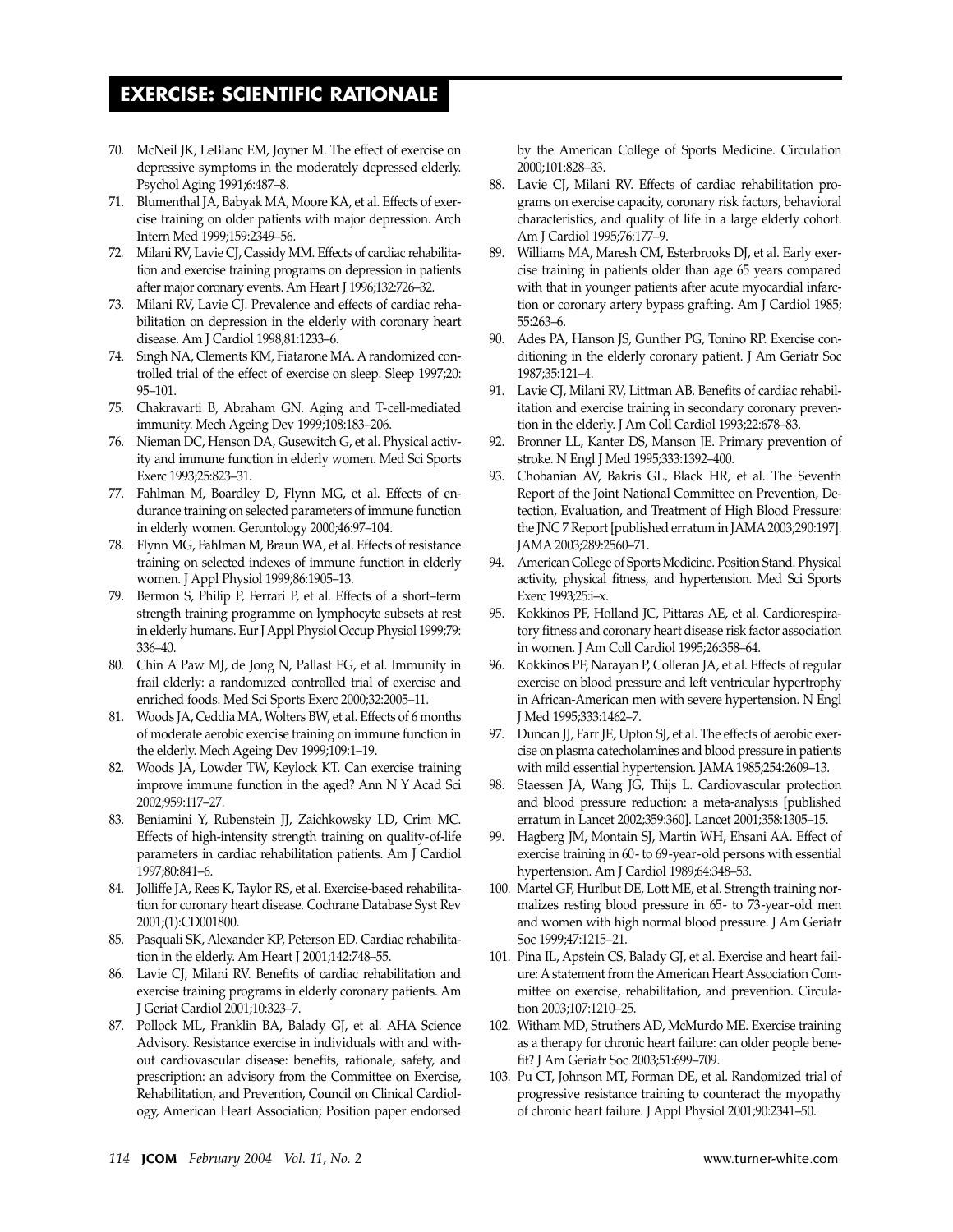# **CLINICAL REVIEW**

- <span id="page-9-0"></span>104. Santoro C, Cosmas A, Forman D, et al. Exercise training alters skeletal muscle mitochondrial morphometry in heart failure patients. J Cardiovasc Risk 2002;9:377–81.
- 105. The Diabetes Prevention Program (DPP) Research Group. The Diabetes Prevention Program (DPP): description of lifestyle intervention. Diabetes Care 2002;25:2165–71.
- 106. The Diabetes Prevention Program Research Group. Effects of withdrawal from metformin on the development of diabetes in the diabetes prevention program. Diabetes Care 2003;26: 977–980.
- 107. Knowler WC, Barrett-Connor E, Fowler SE, et al. Reduction in the incidence of type 2 diabetes with lifestyle intervention or metformin. N Engl J Med 2002;346:393–403.
- 108. Tuomilehto J, Lindstrom J, Eriksson JG, et al. Prevention of type 2 diabetes mellitus by changes in lifestyle among subjects with impaired glucose tolerance. N Engl J Med 2001; 344:1343–50.
- 109. Kern M, Dolan PL, Mazzeo RS, et al. Effect of aging and exercise on GLUT-4 glucose transporters in muscle. Am J Physiol 1992;263(2 Pt 1):E362–7.
- 110. Cox JH, Cortright RN, Dohm GL, Houmard JA. Effect of aging on response to exercise training in humans: skeletal muscle GLUT-4 and insulin sensitivity. J Appl Physiol 1999; 86:2019–25.
- 111. Stewart KJ. Exercise training and the cardiovascular consequences of type 2 diabetes and hypertension: plausible mechanisms for improving cardiovascular health. JAMA 2002;288:1622–31.
- 112. Castaneda C, Layne JE, Munoz-Orians L, et al. A randomized controlled trial of resistance exercise training to improve glycemic control in older adults with type 2 diabetes. Diabetes Care 2002;25:2335–41.
- 113. Zinman B, Ruderman N, Campaigne BN, et al. American Diabetes Association. Physical activity/exercise and diabetes. Diabetes Care 2004;27 Suppl 1:S58–62.
- 114. Pendleton A, Arden N, Dougados M, et al. EULAR recommendations for the management of knee osteoarthritis: report of a task force of the Standing Committee for International Clinical Studies Including Therapeutic Trials (ESCISIT). Ann Rheum Dis 2000;59:936–44.
- 115. Ettinger WH Jr, Burns R, Messier SP, et al. A randomized trial comparing aerobic exercise and resistance exercise with a health education program in older adults with knee osteoarthritis. The Fitness Arthritis and Seniors Trial (FAST). JAMA 1997;277:25–31.
- 116. Fransen M, McConnell S, Bell M. Exercise for osteoarthritis of the hip or knee. Cochrane Database Syst Rev 2003;(3): CD004286.
- 117. Evcik D, Sonel B. Effectiveness of a home-based exercise therapy and walking program on osteoarthritis of the knee. Rheumatol Int 2002;22:103–6.
- 118. Penninx BW, Messier SP, Rejeski WJ, et al. Physical exercise and the prevention of disability in activities of daily living in older persons with osteoarthritis. Arch Intern Med 2001;161: 2309–16.
- 119. American Geriatrics Society Panel on Exercise and Osteoarthritis. Exercise prescription for older adults with osteo-

arthritis pain: consensus practice recommendations [published erratum in J Am Geriatr Soc 2001;49:1400]. J Am Geriatr Soc 2001;49:808–23.

- 120. Van den Ende CH, Vliet Vlieland TP, Munneke M, Hazes JM. Dynamic exercise therapy for treating rheumatoid arthritis. Cochrane Database Syst Rev 2000;(2):CD000322.
- 121. Rall LC, Meydani SN, Kehayias JJ, et al. The effect of progressive resistance training in rheumatoid arthritis. Increased strength without changes in energy balance or body composition. Arthritis Rheum 1996;39:415–26.
- 122. Rall LC, Rosen CJ, Dolnikowski G, et al. Protein metabolism in rheumatoid arthritis and aging. Effects of muscle strength training and tumor necrosis factor alpha. Arthritis Rheum 1996;39:1115–24.
- 123. Nelson ME, Fiatarone MA, Morganti CM, et al. Effects of high-intensity strength training on multiple risk factors for osteoporotic fractures. A randomized controlled trial. JAMA 1994;272:1909–14.
- 124. de Jong N, Chin A Paw MJ, de Groot LC, van Staveren WA. Dietary supplements and physical exercise affecting bone and body composition in frail elderly persons. Am J Public Health 2000;90:947–54.
- 125. Kelley GA, Kelley KS, Tran ZV. Exercise and lumbar spine bone mineral density in postmenopausal women: a metaanalysis of individual patient data. J Gerontol A Biol Sci Med Sci 2002;57:M599–604.
- 126. Wolff I, van Croonenborg JJ, Kemper HC, et al. The effect of exercise training programs on bone mass: a meta-analysis of published controlled trials in pre- and postmenopausal women. Osteoporos Int 1999;9:1–12.
- 127. Kelley GA, Kelley KS, Tran ZV. Exercise and bone mineral density in men: a meta-analysis. J Appl Physiol 2000;88:1730–6.
- 128. Bonaiuti D, Shea B, Iovine R, et al. Exercise for preventing and treating osteoporosis in postmenopausal women. Cochrane Database Syst Rev 2002;(3):CD000333. 1996;312:278–86.
- 129. de Jong N, Chin A Paw MJ, de Graaf C, van Staveren WA. Effect of dietary supplements and physical exercise on sensory perception, appetite, dietary intake and body weight in frail elderly subjects. Br J Nutr 2000;83:605–13.
- 130. Reid IR. Therapy of osteoporosis: calcium, vitamin D, and exercise. Am J Med Sci 1996;312:278–86.
- 131. Pi-Sunyer FX. Comorbidities of overweight and obesity: current evidence and research issues. Med Sci Sports Exerc 1999;31(11 Suppl):S602–8.
- 132. Flegal KM, Carroll MD, Ogden CL, Johnson CL. Prevalence and trends in obesity among US adults, 1999-2000. JAMA 2002;288:1723–7.
- 133. Calle EE, Rodriguez C, Walker-Thurmond K, Thun MJ. Overweight, obesity, and mortality from cancer in a prospectively studied cohort of US adults. N Engl J Med 2003;348:1625–38.
- 134. Irwin ML, Yasui Y, Ulrich CM, et al. Effect of exercise on total and intra-abdominal body fat in postmenopausal women: a randomized controlled trial. JAMA 2003;289:323–30.
- 135. Treuth MS, Hunter GR, Kekes-Szabo T, et al. Reduction in intra–abdominal adipose tissue after strength training in older women. J Appl Physiol 1995;78:1425–31.
- 136. Ballor DL, Katch VL, Becque MD, Marks CR. Resistance